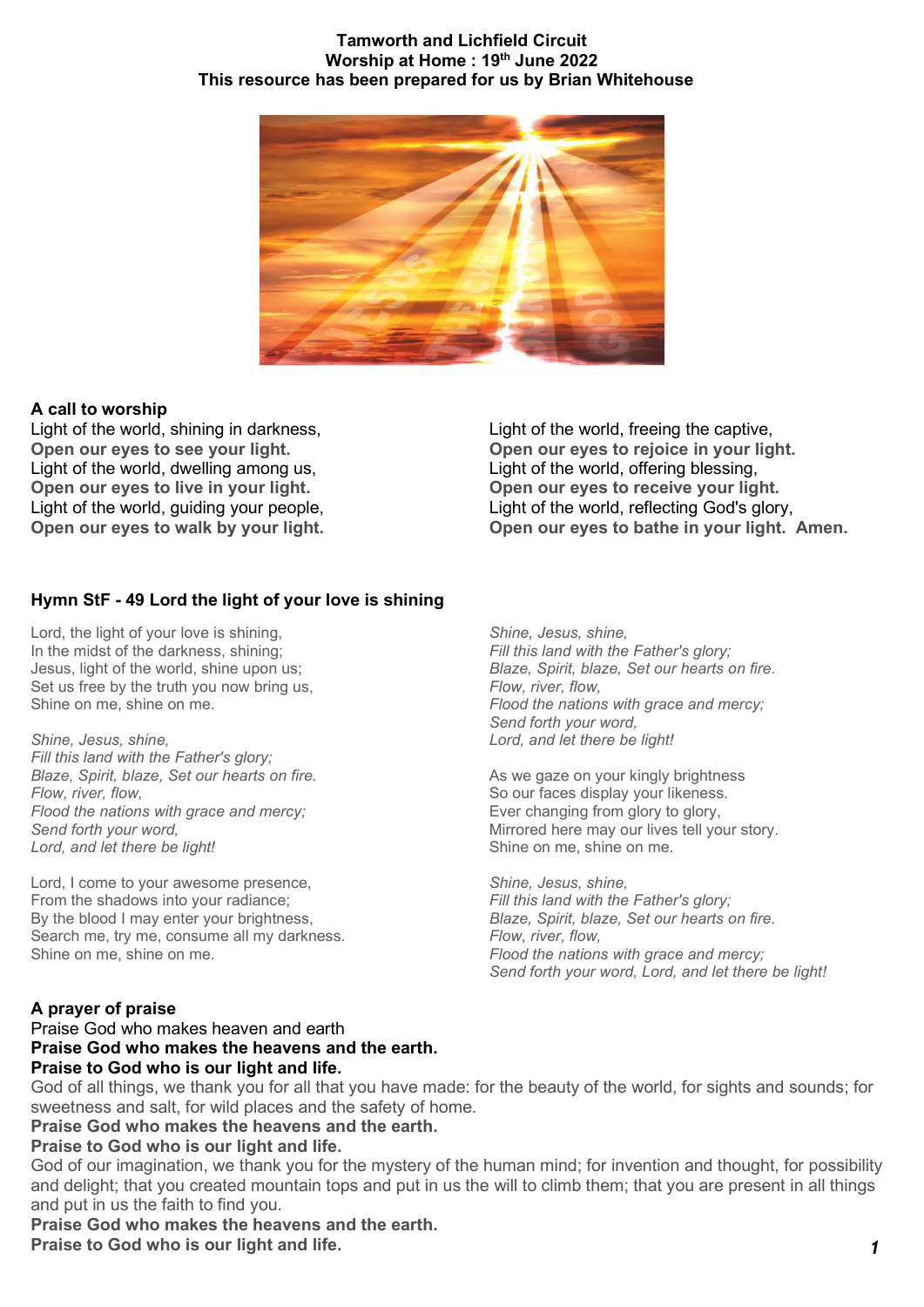God of peace, we thank you for the Prince of Peace, for whose coming we wait. for family life, and the wider family of friendship; for all that brings your love into our lives, we thank you. Praise God who makes the heavens and the earth. Praise to God who is our light and life. Praise to God who loves all people. Amen.

# Isaiah 19:16-25

In that day the Egyptians will become weaklings. They will shudder with fear at the uplifted hand that the LORD Almighty raises against them. And the land of Judah will bring terror to the Egyptians; everyone to whom Judah is mentioned will be terrified, because of what the LORD Almighty is planning against them. In that day five cities in Egypt will speak the language of Canaan and swear allegiance to the LORD Almighty. One of them will be called the City of the Sun. In that day there will be an altar to the LORD in the heart of Egypt, and a monument to the LORD at its border. It will be a sign and witness to the LORD Almighty in the land of Egypt. When they cry out to the LORD because of their oppressors, he will send them a saviour and defender, and he will rescue them. So, the LORD will make himself known to the Egyptians, and in that day they will acknowledge the LORD. They will worship with sacrifices and grain offerings; they will make vows to the LORD and keep them. The LORD will strike Egypt with a plague; he will strike them and heal them. They will turn to the LORD, and he will respond to their pleas and heal them. In that day there will be a highway from Egypt to Assyria. The Assyrians will go to Egypt and the Egyptians to Assyria. The Egyptians and Assyrians will worship together. In that day Israel will be the third, along with Egypt and Assyria, a blessing on the earth.The LORD Almighty will bless them, saying, "Blessed be Egypt my people, Assyria my handiwork, and Israel my inheritance."

Hymn StF 170 Darkness like a shadow comes to earth

Darkness Like A Shroud Covers The Earth; Evil Like A Cloud Covers The People. But The Lord Will Rise Upon You, And His Glory Will Appear On You-Nations Will Come To Your Light.

Arise, Shine, Your Light Has Come, The Glory Of The Lord Has Risen On You! Arise, Shine, Your Light Has Come, Jesus The Light Of The World Has Come.

Children Of The Light, Be Clean And Pure. Rise, You Sleepers, Christ Will Shine On You. Take The Spirit's Flashing Two-Edged Sword And With Faith Declare God's Mighty Word; Stand Up And In His Strength Be Strong.

Arise, Shine, Your Light Has Come, The Glory Of The Lord Has Risen On You! Arise, Shine, Your Light Has Come, Jesus The Light Of The World Has Come.

Here Among Us Now, Christ The Light Kindles Brighter Flames In Our Trembling Hearts. Living Word, Our Lamb, Come Guide Our Feet As We Walk As One In Light And Peace, Till Justice And Truth Shine Like The Sun.

Arise, Shine, Your Light Has Come, The Glory Of The Lord Has Risen On You! Arise, Shine, Your Light Has Come, Jesus The Light Of The World Has Come.

Like A City Bright So Let Us Blaze; Lights In Every Street Turning Night To Day. And The Darkness Shall Not Overcome Till The Fulness Of Christ's Kingdom Comes, Dawning To God's Eternal Day.

Arise, Shine, Your Light Has Come, The Glory Of The Lord Has Risen On You! Arise, Shine, Your Light Has Come, Jesus The Light Of The World Has Come.

A prayer of Light

God our creator, at the beginning of time, when the earth was still formless, you said, 'Let there be light', and there was light, and it was good. Let Christ shine on us. Through Jesus, the light of the world, you used mud to give healing to the blind, and his own presence to enlighten the minds of those who received him. Let Christ shine on us. You call us, today and every day, to live as children of the light, saying: 'Sleeper, awake! Rise from the dead, and Christ will shine on you.' We hear your call. We are awake and alert for you. Let Christ shine on us.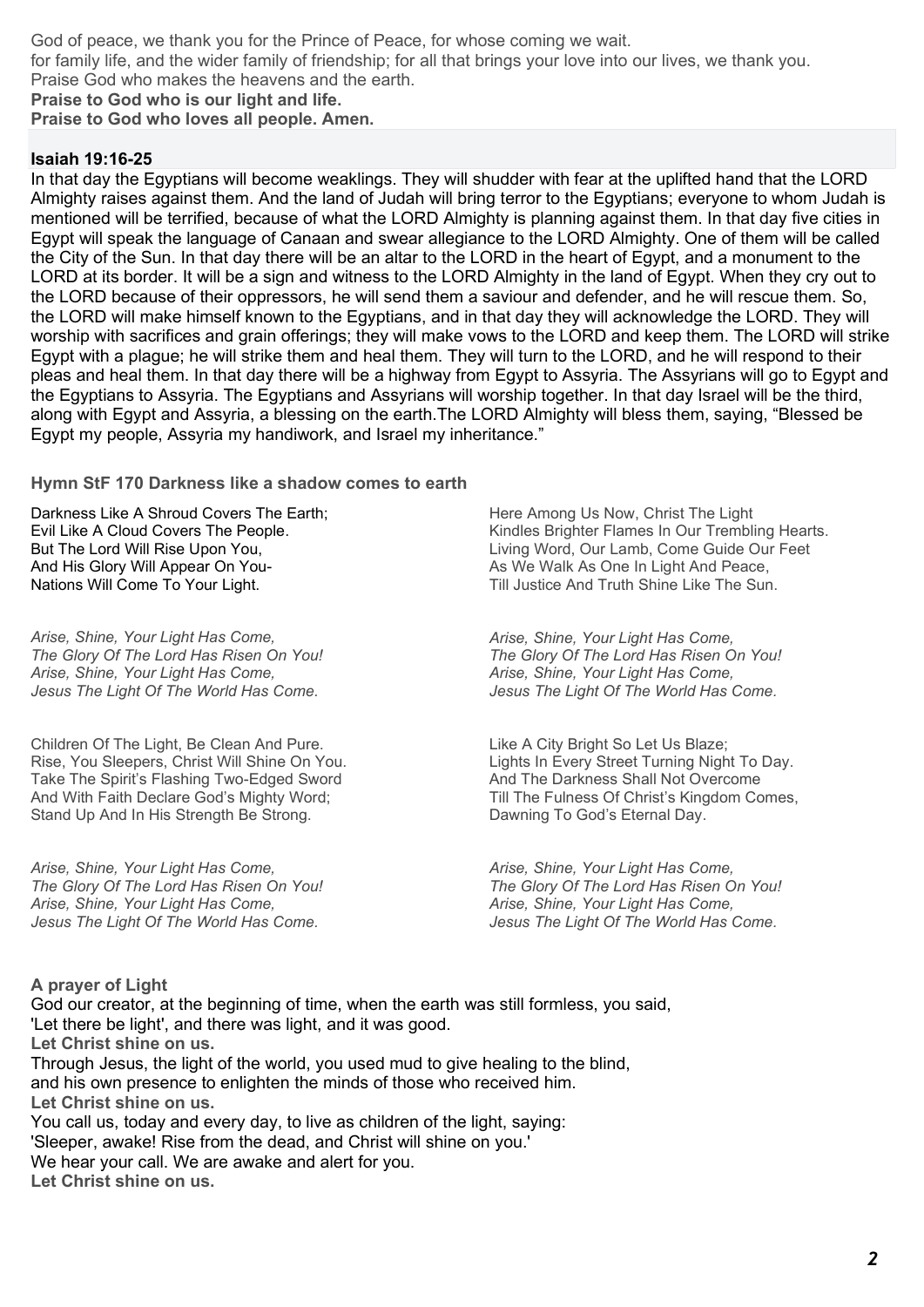#### Reflection

### THE LORD WILL REVEAL HIMSELF TO THE PEOPLE.

Light and darkness are major parts of our daily lives whether it be night and day, white and black, love and hate. Many aspects of our lives are spoken of in terms of light and dark so it is no surprise that the theme of light and dark has dominated religious thinking since man first walked on this earth.

Some years ago I was on holiday in Paris and on the Sunday morning I visited the great cathedral of Notre Dame. I was simply a tourist and not a member of the congregation even though a service was taking place. At one stage the sermon was taking place and it meant nothing to me as my French was not that good. However, even my schoolboy French picked up one sentence I did understand – "Je suis la Lumiere de la monde" – I am the light of the world – Out of my ignorance there was suddenly light – the message had got through to at least one tourist!

Isaiah often spoke, at various times, about how the word of God would come to all the nations of the earth – that even the enemies of Israel – the Egyptians and Assyrians - would one day be included in God's kingdom. This passage in Chapter 19 shows that race, power, gender and age gives no one privileged status in the eyes of God nor do they deny access to His kingdom. The passage reminds us that we are all equal in the sight of God and therefore wanted by God to share in His love and kingdom.

God is for all people and Isaiah tells this on several occasions – He saw barriers between enemies being broken down and that people would one day unite in love and peace. It is that theme that Jesus brought to us – that through Him and the Holy Spirit love peace and brotherhood would bring light to a darkened world. "The people living in darkness will see a great light" – words from Isaiah that were echoed by Matthew so many years later with the latter knowing that the light was Our Lord Jesus. Writing about this on commentator remarked "how clearly this was envisioned by God's great prophet."

God leads us to Him and into His light as he invites us all to share in the gospel of Jesus Christ – In Jesus we find the true light of life and the way to live that leads us to the Kingdom of God. The entire New Testament is the light in which we see our way forward – it is the light in our darkness because it calls us into the love and service of the Suffering Servant – Our Lord Jesus.

However, in finding our way into the wondrous love that Jesus brings us there is also a challenge and a calling to be answered – for others to find that same love we have to be the beacons of light in an often dark world. We have to take the message of Christ into a materialistic and selfish world where "I" comes before "us" and "me" comes before "we". To achieve the mission Christ calls us to means opening our church doors, it means challenging ourselves and our own pre-conceptions of what it is to love and serve the community around us. It means serving the needy, the poor, the prisoner, the druggie, the outcasts of society. It means opening our hearts and minds to the needs of others – to be lights in other people's darkness.

In Isaiah 42 the prophet writes how God will make a new covenant with all the nations, not just the people of Israel. He prophesies that the nations will be brought into the light of God. In Chapter 49 God tells Isaiah that he will be a light to the nations so that all the world will be saved. We, today, are called to fulfil that prophesy. Like Isaiah we are the servants of God and in our lives we must show the love and compassion that Jesus showed to all he met. We are the servants of the Lord – the bringers of light into the dark corners of life.

We, who know the love and grace of God are called to play for team God where the winning is bringing the light of Christ into the lives of others. We are called to show love and compassion to all we meet, to be the candle in the darkness of others. To do this we have to be a visible church, an outgoing and outreaching church. We must be as Isaiah said "A Light to the nations, so that His salvation may reach to the end of the earth." Amen

## Hymn StF 397 – The Spirit lives to set us free

The Spirit lives to set us free, Walk, walk in the light. He binds us all in unity, Walk, walk in the light. Walk in the light, Walk in the light, Walk in the light, Walk in the light of the Lord.

Jesus promised life to all, Walk, walk in the light. The dead were wakened by his call, Walk, walk in the light. Walk in the light, Walk in the light, Walk in the light, Walk in the light of the Lord.